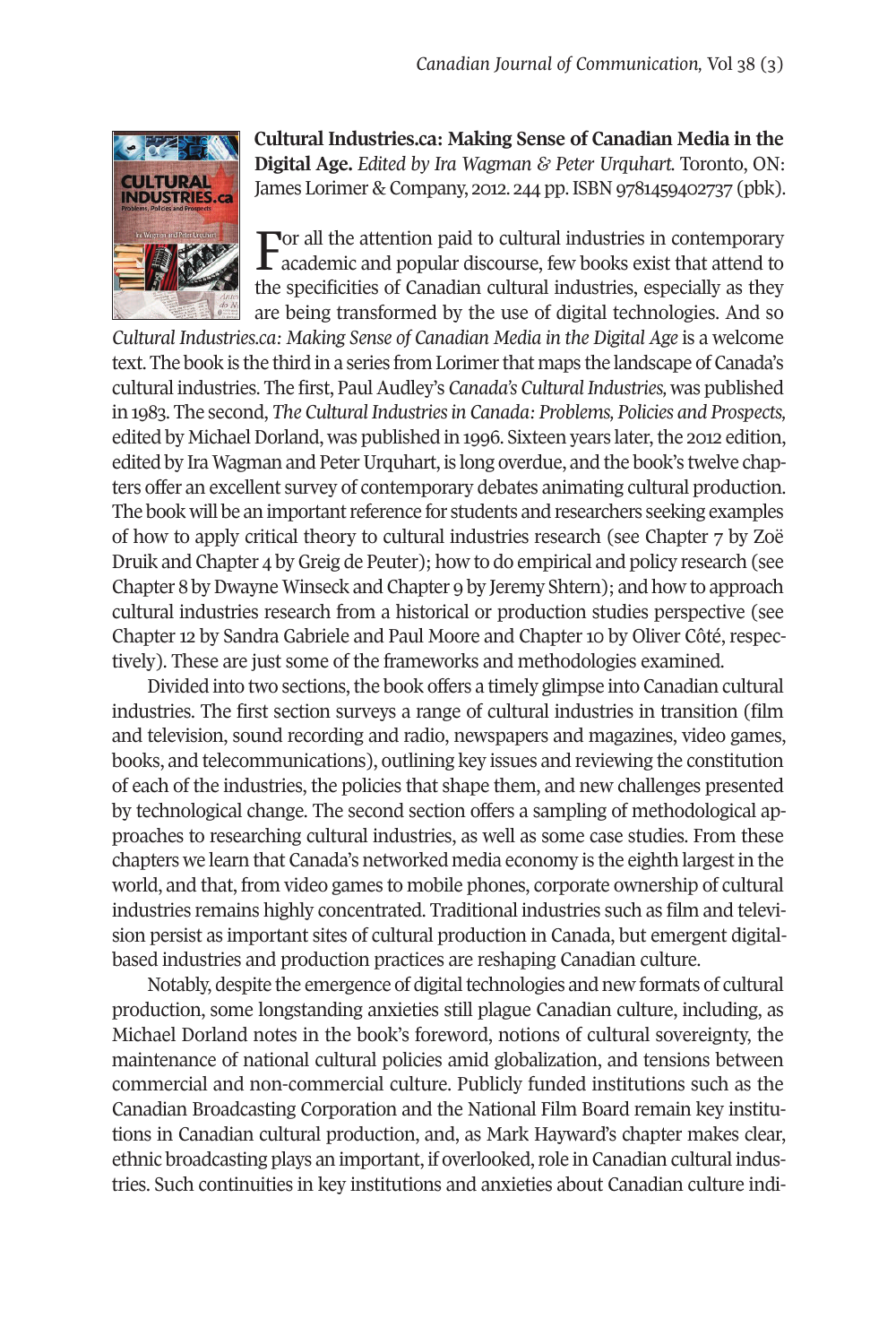cate that Canadian cultural industries in the digital age should be understood, as Druik's chapter title suggests, through notions of continuity amid change.

The changes are notable. New technologies mean that large US-based companies such as Apple, Amazon, and Netflix are reconfiguring Canadian cultural industries, yet remain outside of national regulatory scope and challenge the policy apparatus established to foster the development of Canadian culture. Emergent industries, such as the video game industry, are financed by state subsidies, which are given to massive multinational corporations and are deeply integrated into global finance capital and requires different scales of analysis. Companies and issues that receive only a brief mention in the book—such as Amazon and the spread of precarious employment, for example—will continue to pressure Canadian cultural industries in coming years, indicating the ongoing need for up-to-date research.

The strongest chapters engage directly with the political and economic shifts that have shaped Canadian cultural production, including post-Fordist capitalism and the free-market forces of neoliberalism. Amid this broader context, new pressures are placed on long-standing tensions underpinning Canadian cultural industries:is culture a commodity or a public good, or both? How should policy regulate in this area—open cultural industries to foreign ownership or maintain national oligopolies? And should Canadian culture continue to be discussed in a framework of underdevelopment and cultural sovereignty, or as capitalist industries enjoying enormous profits and high profiles, often at the expense of the people who produce culture: workers, artists, and citizens? As Wagman and Urquhart note in the book's introduction, previous frameworks for understanding Canadian culture have not begun "with the recognition that the providers of Canadian software, television, radio and so on are commercial operations whose raison d'être is to generate profit" (p. 12). While the production of Canadian culture is shaped by nationalist policy and artistic impulse, it is at the same time propelled by competitive, for-profit entities that compete on a global level.

This insight is applied unevenly throughout the book's chapters. The strongest chapters confront the power relations and processes that shape the production of culture, including de Peuter's survey of Canada's video game industry, Druik's theoretical examination of the discourse and politics of cultural industries, and Daniel Paré's outline of the implications of liberalization in Canadian telecommunications. In other instances, cultural industries are presented as static, rather than as marked by tensions and contradictions that spurtransformation. Cultural industries in Canada are ongoing sites of contestation. Representing industries as being "fixed" serves to sideline the processes and conflicts that constitute cultural production, leaving "success" to be measured by profits alone. In his discussion of magazine publishing, for example, Christopher Dornan usefully reviews the important challenges that American magazine publishing has historically posed to Canada's domestic magazine industry, but overlooks a major site of contestation that is emerging as magazines transition into digital age: large publishers and freelance writers—who provide most magazines' content—are battling over wages and copyright terms that will shape the character of magazine publishing for years to come. In general, the book pays very little attention to working conditions and to those who produce Canadian culture, therefore giving the impression at times that